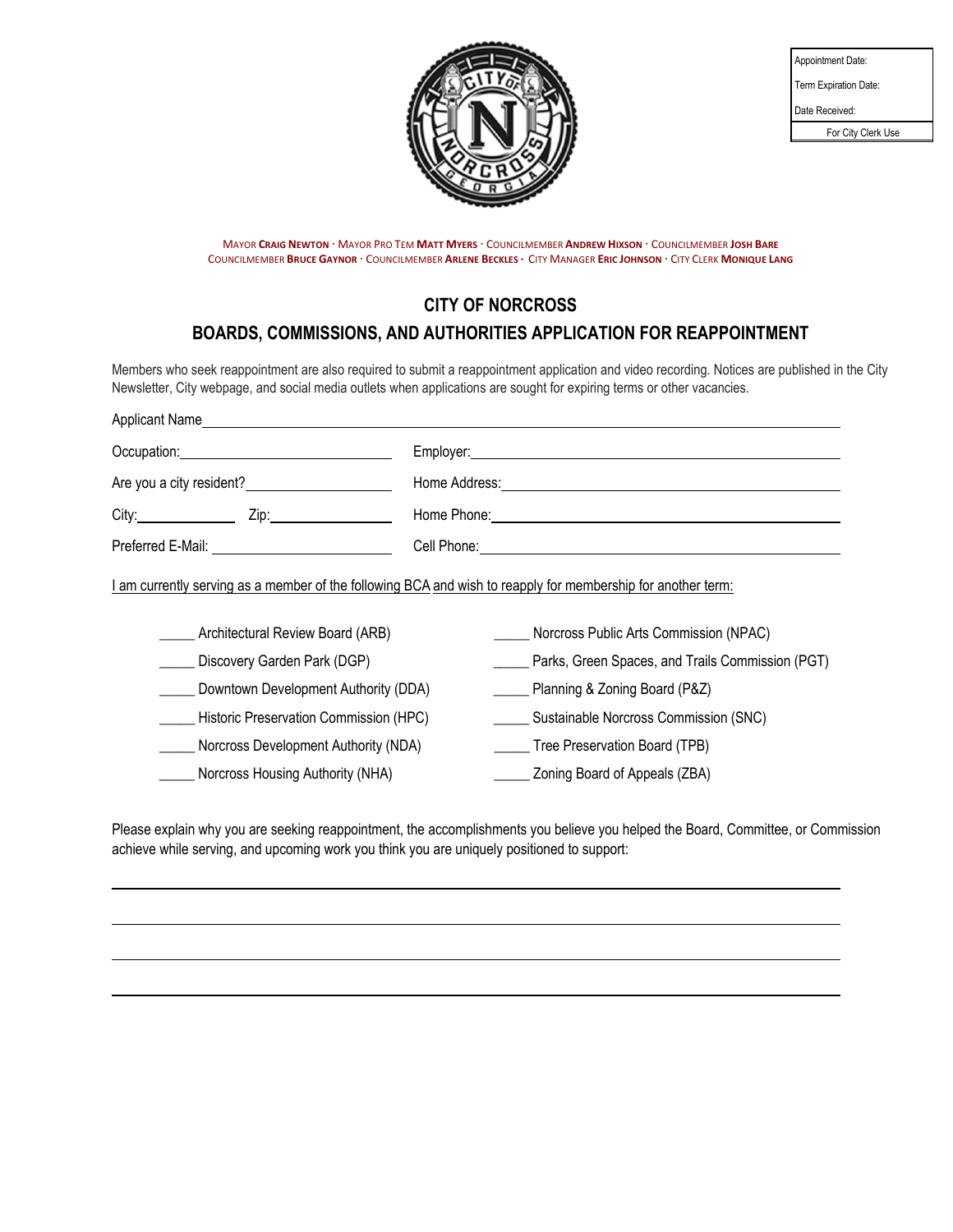

MAYOR **CRAIG NEWTON ·** MAYOR PRO TEM **MATT MYERS ·** COUNCILMEMBER **ANDREW HIXSON ·** COUNCILMEMBER **JOSH BARE** COUNCILMEMBER **BRUCE GAYNOR ·** COUNCILMEMBER **ARLENE BECKLES ·** CITY MANAGER **ERIC JOHNSON ·** CITY CLERK **MONIQUE LANG**

## **BCA REAPPOINTMENT PROCESS**

### **APPLICATION PROCESS**

Twice a year, in April and October, the City will issue a call for persons interested in serving on a BCA. Vacancies will be advertised by city staff on the City's website, in the local newsletter, and on social media outlets. Should there be a lack of applications, an additional call for applicants will be issued.

With some exceptions, representatives to all BCA's are regularly appointed in June and December. Special appointments take place following a resignation. The City Clerk's office will send a letter of appreciation and acknowledgment of the term of service to the outgoing BCA member and a notice to the newly appointed BCA member.

#### **REAPPOINTMENT PROCESS**

BCA members seeking reappointment are required to complete and return the BCA reappointment application to the City Clerk along with a five minute or less video addressing the questions presented below. Once you have made your video, transfer it and a completed copy of your application to the Deputy City Clerk, Shayla Alexis, at shayla.alexis@norcrossga.net.

Question 1: How long have you served on the current Board/Commission/Authority?

- Question 2: Briefly explain your reason(s) for wishing to be reappointed to the Board/Commission/Authority you currently serve.
- Question 3: Please tell us how you have contributed to this Board/Commission/Authority.
- Question 4: In addition to your experience serving on this Board/Commission/Authority, do you have any other expertise or experience we should be aware of that is an asset to this position?
- Question 5: Will you have the time and availability to prepare for and regularly attend meetings, periodic training sessions provided by the City either on or off site or virtually, and to perform a reasonable amount of work outside of regularly scheduled meetings?

*Assistance will be provided to applicants needing assistance with the required video recording.*

### **APPLICANT VETTING AND APPOINTMENT PROCESS**

The BCA chair and two staff liaisons review and vet all applications and video submissions to ensure that applicants meet the qualifications required to serve on the BCA for which they have applied, i.e., residency, property or business ownership, or professional affiliations.

The BCA chair and staff liaisons then create a list of recommended candidates and forward it, along with all applications and video submissions, to the Mayor and Council for further consideration.

The Mayor and Council will conduct any additional follow-up discussions, interviews, etc., in Executive Session the night of the Policy Work Session Meeting. A formal City Council vote is required at the Regular Council meeting and will normally be listed on the consent agenda.

Upon appointment, appointees are sent a letter of congratulations. Applicants who are not, will be advised in writing or by email.

The City Clerk provides the new appointee's name and contact information to the appropriate staff liaison to coordinate a formal orientation.